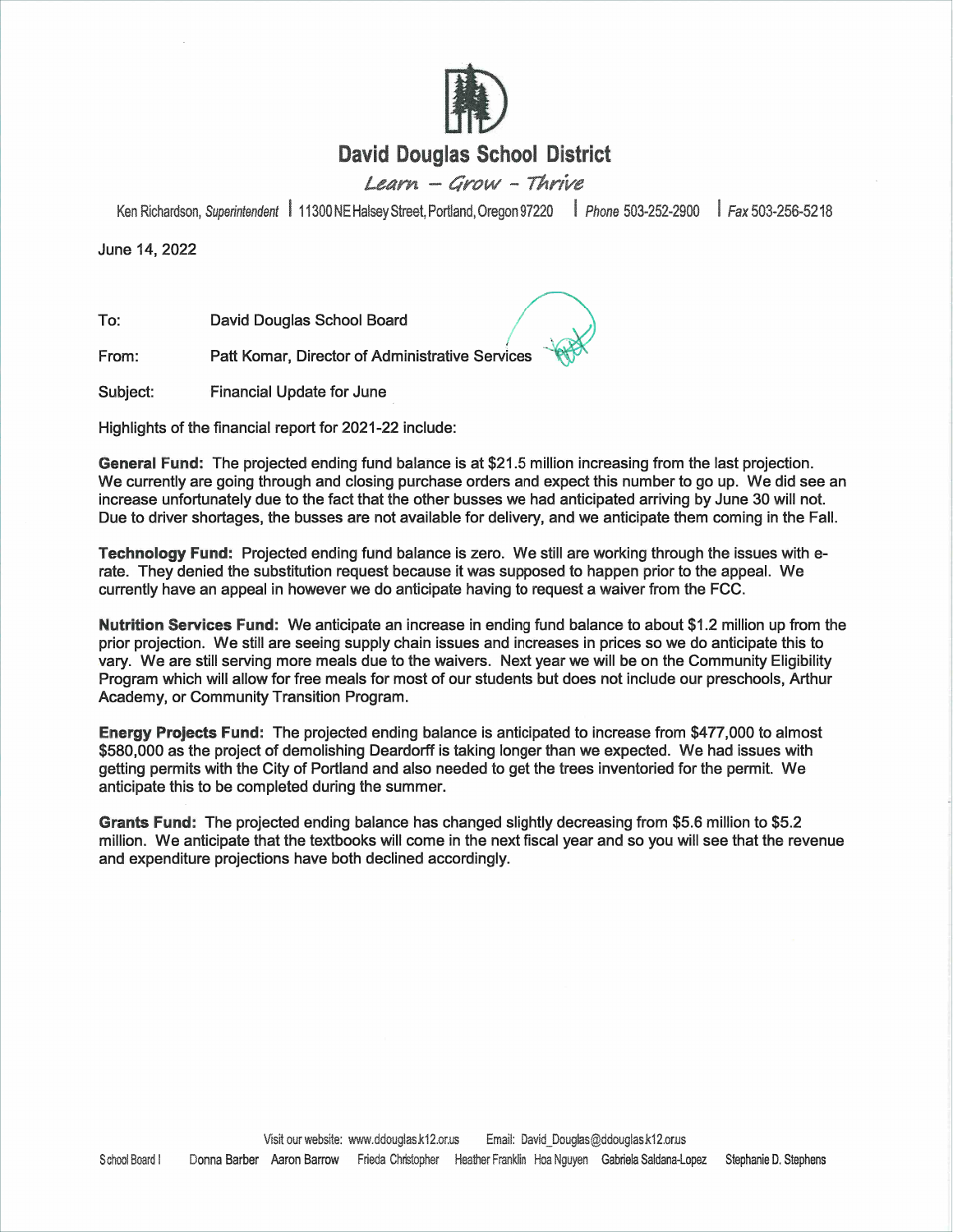| <b>GENERAL FUND</b>           |                       |                       |                  |                        |                          |                          |                              |                            |                        |
|-------------------------------|-----------------------|-----------------------|------------------|------------------------|--------------------------|--------------------------|------------------------------|----------------------------|------------------------|
|                               | <b>Adopted Budget</b> | <b>Revised Budget</b> | <b>Quarter 1</b> | <b>Quarter 2</b>       | <b>Quarter 3</b>         | <b>Quarter 4</b>         | <b>Projected to Year End</b> | <b>Projected + Actuals</b> | <b>Budget Variance</b> |
| <b>Resources</b>              |                       |                       |                  |                        |                          |                          |                              |                            |                        |
| Beginning Fund Balance        | 17,500,000            | 17,500,000            |                  | 18,738,516             |                          |                          |                              | 18,738,516                 | (1, 238, 516)          |
| <b>Current Taxes</b>          | 16,549,540            | 16,549,540            |                  | 15,240,173             | 769,983                  | 85,659                   | 288,730                      | 16,384,545                 | 164,995                |
| Other Local                   | 3,650,550             | 3,650,550             | 404,065          | 819,372                | 486,198                  | 698,288                  | 953,468                      | 3,361,391                  | 289,159                |
| <b>ESD Transit</b>            | 1,100,000             | 1,100,000             |                  | 350,000                |                          |                          | 525,000                      | 875,000                    | 225,000                |
| Other Intermediate            | 1,800                 | 1,800                 | 14,532           |                        |                          | 18,868                   | 597                          | 33,997                     | (32, 197)              |
| <b>State School Fund</b>      | 89,971,459            | 89,971,459            | 30,060,304       | 22,921,041             | 23,112,330               | 18,409,854               |                              | 94,503,529                 | (4,532,070)            |
| Common School Fund            | 1,100,000             | 1,100,000             |                  |                        | 567,755                  |                          | 567,756                      | 1,135,511                  | (35, 511)              |
| <b>Other State Sources</b>    | 1,273,000             | 1,273,000             | $\sim$           |                        |                          | 1,153,378                | 73,000                       | 1,226,378                  | 46,622                 |
| Federal                       | 135,000               | 135,000               |                  |                        | 9,173                    | 4,358                    | 50,827                       | 64,358                     | 70,642                 |
| <b>Total Resources</b>        | 131,281,349           | 131,281,349           | 30,478,901       | 58,069,102             | 24,945,439               | 20,370,405               | 2,459,378                    | 136,323,225                | (5,041,876)            |
| <b>Requirements</b>           |                       |                       |                  |                        |                          |                          |                              |                            |                        |
| Instruction                   | 72,976,407            | 72,976,407            | 5,616,069        | 17,274,373             | 16,740,366               | 11,732,210               | 16,358,928                   | 67,721,946                 | 5,254,461              |
| <b>Support Services</b>       | 51,211,694            | 51,211,694            | 8,164,287        | 12,521,840             | 10,775,834               | 8,531,661                | 6,396,436                    | 46,390,058                 | 4,821,636              |
| <b>Community Services</b>     | 811,938               | 811,938               | 72,431           | 183,688                | 174,867                  | 120,301                  | 95,776                       | 647,063                    | 164,875                |
| Facilities Acquisition and    |                       |                       |                  |                        |                          |                          |                              |                            |                        |
| Construction                  | 100,000               | 100,000               |                  |                        | 26,030                   |                          | 23,020                       | 49,050                     | 50,950                 |
| Contingency                   | 6,181,310             | 6,181,310             |                  |                        |                          |                          |                              |                            | 6,181,310              |
| <b>Total Requirements</b>     | 131,281,349           | 131,281,349           | 13,852,787       | 29,979,901             | 27,717,097               | 20,384,172               | 22,874,160                   | 114,808,117                | 16,473,232             |
| <b>Projected Balance</b>      |                       |                       | 16,626,114       | 28,089,201             | (2,771,658)              | (13, 767)                | (20, 414, 782)               | 21,515,108                 | (21, 515, 108)         |
|                               |                       |                       |                  | <b>TECHNOLOGY FUND</b> |                          |                          |                              |                            |                        |
|                               | <b>Adopted Budget</b> | <b>Revised Budget</b> | Quarter 1        | <b>Quarter 2</b>       | <b>Quarter 3</b>         | <b>Quarter 4</b>         | <b>Projected to Year End</b> | <b>Projected + Actuals</b> | <b>Budget Variance</b> |
| <b>Beginning Fund Balance</b> | 57,000                | 57,000                |                  | (41, 657)              |                          |                          |                              | (41, 657)                  | 98,657                 |
| Local                         |                       |                       | 38,185           | 3,472                  | $\overline{\phantom{a}}$ | $\overline{\phantom{a}}$ |                              | 41,657                     | (41, 657)              |
| <b>Total Resources</b>        | 57,000                | 57,000                | 38,185           | (38, 185)              | $\overline{\phantom{a}}$ | $\overline{\phantom{0}}$ | $\overline{\phantom{a}}$     |                            | 57,000                 |
| <b>Requirements</b>           |                       |                       |                  |                        |                          |                          |                              |                            |                        |
| <b>Support Services</b>       | 57,000                | 57,000                | $\sim$           | $\blacksquare$         | $\blacksquare$           | $\overline{\phantom{a}}$ | $\blacksquare$               | $\overline{\phantom{0}}$   | 57,000                 |
| <b>Total Requirements</b>     | 57,000                | 57,000                |                  |                        | $\overline{\phantom{a}}$ |                          |                              |                            | 57,000                 |
| <b>Projected Balance</b>      |                       |                       | 38,185           | (38, 185)              | $\overline{a}$           |                          | $\blacksquare$               | $\overline{\phantom{a}}$   |                        |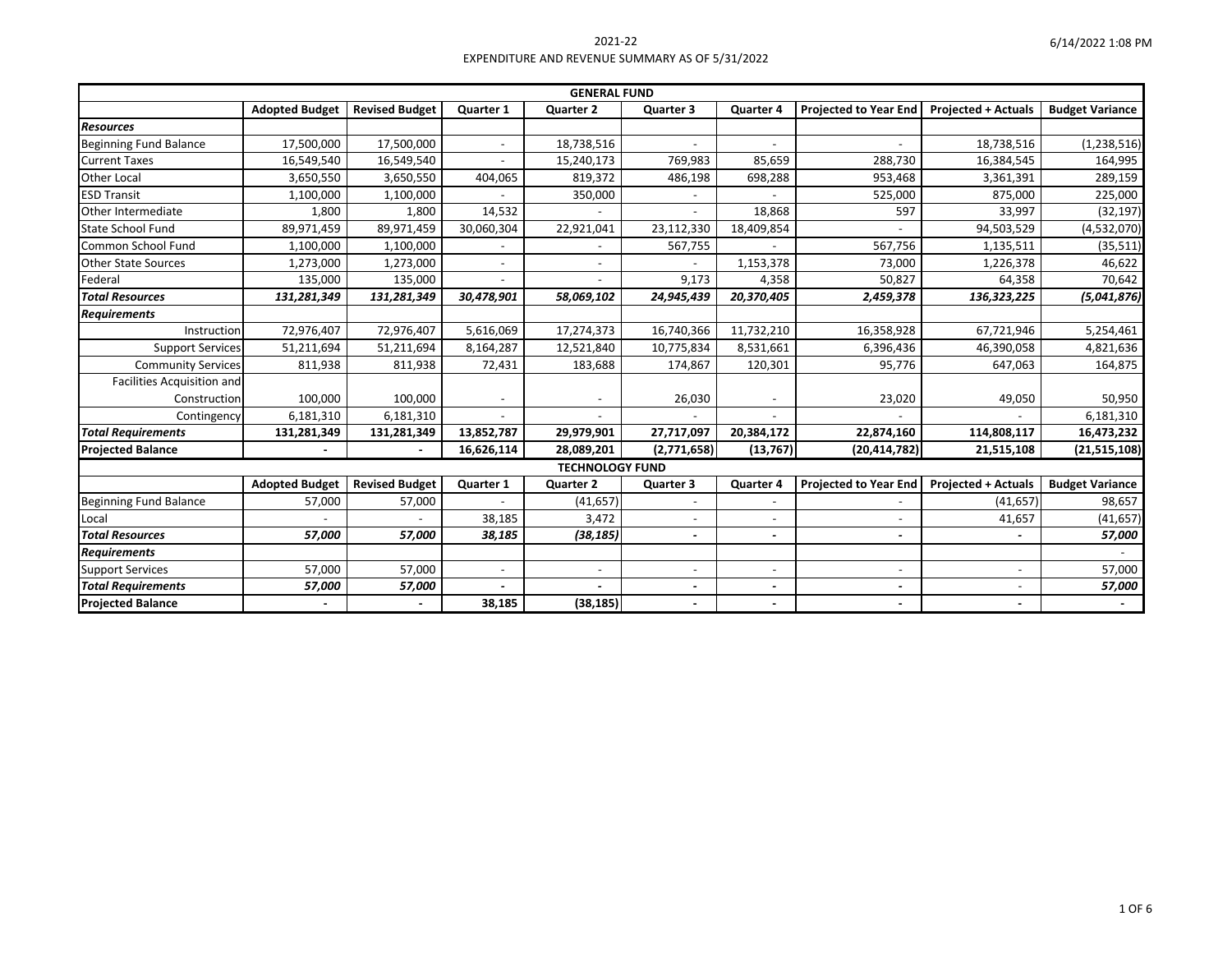| 6/14/2022 1:08 PM |  |  |
|-------------------|--|--|
|-------------------|--|--|

| <b>NUTRITION SERVICES FUND</b>    |                       |                       |                  |                                        |                          |                  |                              |                            |                        |
|-----------------------------------|-----------------------|-----------------------|------------------|----------------------------------------|--------------------------|------------------|------------------------------|----------------------------|------------------------|
|                                   | <b>Adopted Budget</b> | <b>Revised Budget</b> | <b>Quarter 1</b> | <b>Quarter 2</b>                       | <b>Quarter 3</b>         | <b>Quarter 4</b> | <b>Projected to Year End</b> | <b>Projected + Actuals</b> | <b>Budget Variance</b> |
| <b>Beginning Fund Balance</b>     |                       |                       |                  | 310                                    |                          |                  |                              | 310                        | (310)                  |
| Local                             | 53,000                | 53,000                | 461              | 16,537                                 | 19,273                   | 8,554            | 7,331                        | 52,156                     | 844                    |
| State                             | 126,000               | 126,000               |                  |                                        | 7,807                    | 49,564           | 37,193                       | 94,564                     | 31,436                 |
| Federal                           | 6,365,237             | 6,365,237             | 153,937          | 2,130,783                              | 1,622,282                | 1,334,046        | 1,236,687                    | 6,477,735                  | (112, 498)             |
| <b>Total Resources</b>            | 6,544,237             | 6,544,237             | 154,398          | 2,147,630                              | 1,649,362                | 1,392,164        | 1,281,211                    | 6,624,765                  | (80, 528)              |
| <b>Requirements</b>               |                       |                       |                  |                                        |                          |                  |                              |                            |                        |
| <b>Support Services</b>           | 200,494               | 200,494               | 6,317            | 45,726                                 | 42,916                   | 30,014           | 41,063                       | 166,036                    | 34,458                 |
| <b>Community Services</b>         | 6,343,743             | 6,343,743             | 556,424          | 1,503,435                              | 1,393,269                | 1,037,175        | 764,016                      | 5,254,319                  | 1,089,424              |
| <b>Total Requirements</b>         | 6,544,237             | 6,544,237             | 562,741          | 1,549,161                              | 1,436,185                | 1,067,189        | 805,079                      | 5,420,355                  | 1,123,882              |
| <b>Projected Balance</b>          |                       |                       | (408, 343)       | 598,469                                | 213,177                  | 324,975          | 476,132                      | 1,204,410                  | (1, 204, 410)          |
| <b>ENERGY PROJECTS FUND</b>       |                       |                       |                  |                                        |                          |                  |                              |                            |                        |
|                                   | <b>Adopted Budget</b> | <b>Revised Budget</b> | <b>Quarter 1</b> | <b>Quarter 2</b>                       | <b>Quarter 3</b>         | <b>Quarter 4</b> | <b>Projected to Year End</b> | <b>Projected + Actuals</b> | <b>Budget Variance</b> |
| <b>Beginning Fund Balance</b>     | 226,282               | 226,282               |                  | 362,751                                |                          |                  |                              | 362,751                    | (136, 469)             |
| Local                             | 225,939               | 225,939               | 59,327           | 37,577                                 | 94,861                   | 38,977           |                              | 230,742                    | (4,803)                |
| <b>Total Resources</b>            | 452,221               | 452,221               | 59,327           | 400,328                                | 94,861                   | 38,977           | $\overline{\phantom{a}}$     | 593,493                    | (141, 272)             |
| <b>Requirements</b>               |                       |                       |                  |                                        |                          |                  |                              |                            |                        |
| <b>Facilities Acquisition and</b> |                       |                       |                  |                                        |                          |                  |                              |                            |                        |
| Construction                      | 452,221               | 452,221               |                  | 3,000                                  | 1,937                    | 3,331            | 5,477                        | 13,745                     | 438,476                |
| <b>Total Requirements</b>         | 452,221               | 452,221               |                  | 3,000                                  | 1,937                    | 3,331            | 5,477                        | 13,745                     | 438,476                |
| <b>Projected Balance</b>          | $\blacksquare$        |                       | 59,327           | 397,328                                | 92,924                   | 35,646           | (5, 477)                     | 579,748                    | (579, 748)             |
|                                   |                       |                       |                  | <b>TRANSPORTATION REPLACEMENT FUND</b> |                          |                  |                              |                            |                        |
|                                   | <b>Adopted Budget</b> | <b>Revised Budget</b> | <b>Quarter 1</b> | <b>Quarter 2</b>                       | <b>Quarter 3</b>         | <b>Quarter 4</b> | <b>Projected to Year End</b> | <b>Projected + Actuals</b> | <b>Budget Variance</b> |
| <b>Beginning Fund Balance</b>     | 13,232                | 107,207               |                  | 107,207                                |                          |                  |                              | 107,207                    |                        |
| Local                             | 3,400                 | 3,400                 | 73               | 153                                    | 110                      | 96               | 3,000                        | 3,432                      | (32)                   |
| State                             | 225,559               | 189,750               |                  |                                        |                          | 189,749          | $\mathbf{1}$                 | 189,750                    |                        |
| <b>Total Resources</b>            | 242,191               | 300,357               | 73               | 107,360                                | 110                      | 189,845          | 3,001                        | 300,389                    | (32)                   |
| <b>Requirements</b>               |                       |                       |                  |                                        |                          |                  |                              |                            |                        |
| <b>Support Services</b>           | 242,191               | 300,357               |                  | $\blacksquare$                         | $\overline{\phantom{a}}$ |                  | $\overline{\phantom{a}}$     |                            | 300,357                |
| <b>Total Requirements</b>         | 242,191               | 300,357               |                  |                                        |                          |                  |                              |                            | 300,357                |
| <b>Projected Balance</b>          |                       |                       | 73               | 107,360                                | 110                      | 189,845          | 3,001                        | 300,389                    | (300, 389)             |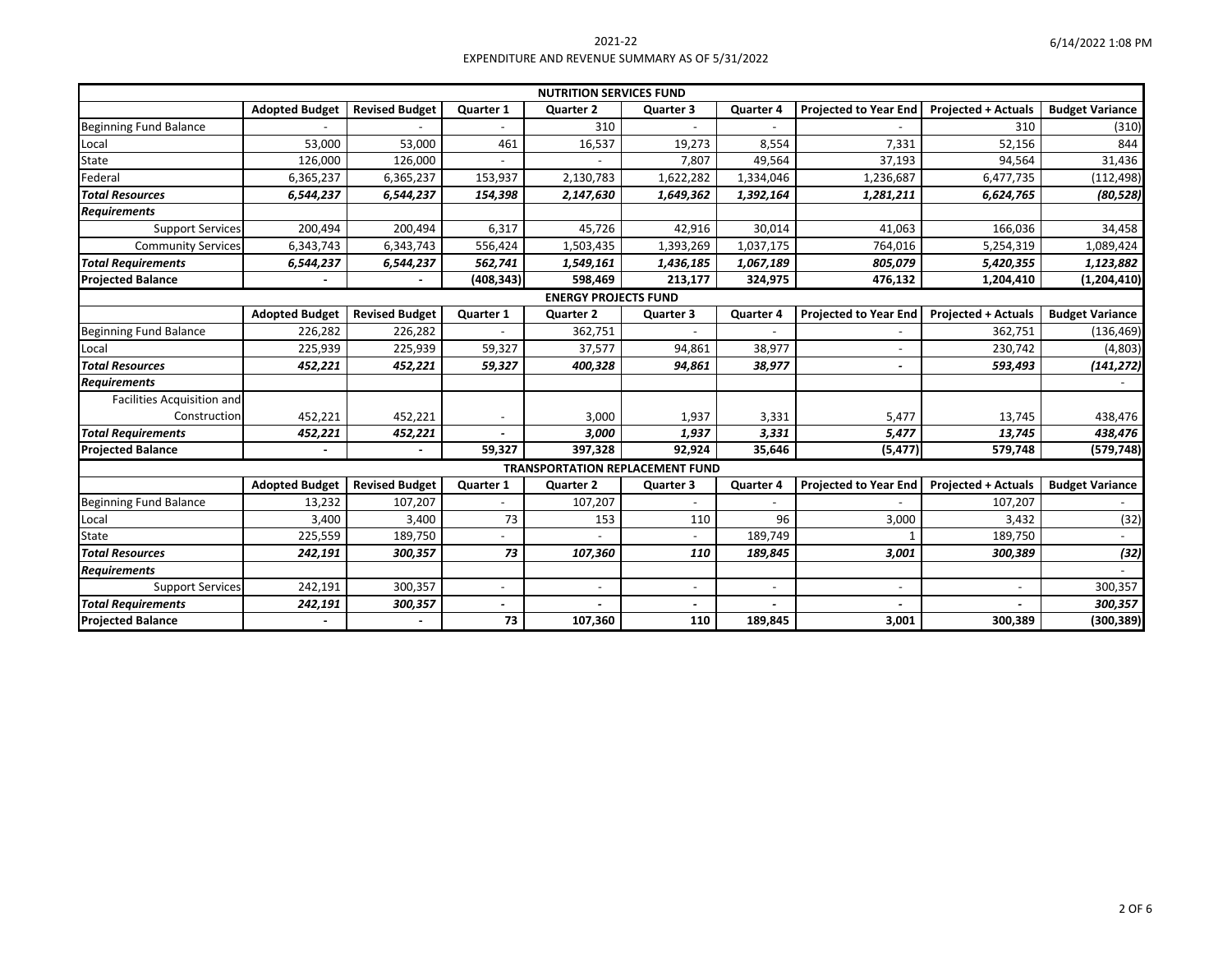| <b>GRANTS FUND</b>                |                       |                       |                  |                          |                  |                  |                              |                            |                        |
|-----------------------------------|-----------------------|-----------------------|------------------|--------------------------|------------------|------------------|------------------------------|----------------------------|------------------------|
|                                   | <b>Adopted Budget</b> | <b>Revised Budget</b> | <b>Quarter 1</b> | <b>Quarter 2</b>         | <b>Quarter 3</b> | <b>Quarter 4</b> | <b>Projected to Year End</b> | <b>Projected + Actuals</b> | <b>Budget Variance</b> |
| <b>Beginning Fund Balance</b>     | 3,941,515             | 3,941,515             |                  | 4,417,205                | 67               |                  |                              | 4,417,272                  | (475, 757)             |
| Local                             | 988,736               | 988,736               | 83,931           | 148,775                  | 553,676          | 907,289          | 79,260                       | 1,772,931                  | (784, 195)             |
| Intermediate                      | 2,084,915             | 2,084,915             | 104,529          | 538,803                  | 590,829          | 1,026,412        | 56,893                       | 2,317,466                  | (232, 551)             |
| <b>State</b>                      | 44,981,136            | 44,981,136            | 27,979           | 20,099,019               | 11,059,785       | 836,988          | 6,457,365                    | 38,481,136                 | 6,500,000              |
| Federal                           | 31,657,848            | 32,657,848            | 132,334          | 3,159,679                | 3,920,827        | 3,147,223        | 12,231,828                   | 22,591,891                 | 10,065,957             |
| <b>Total Resources</b>            | 83,654,150            | 84,654,150            | 348,773          | 28,363,481               | 16,125,184       | 5,917,912        | 18,825,346                   | 69,580,696                 | 15,073,454             |
| <b>Requirements</b>               |                       |                       |                  |                          |                  |                  |                              |                            |                        |
| Instruction                       | 33,920,960            | 33,420,960            | 3,935,982        | 6,223,552                | 6,169,116        | 4,012,808        | 4,031,461                    | 24,372,919                 | 9,048,041              |
| <b>Support Services</b>           | 38,903,868            | 38,903,868            | 5,537,884        | 7,884,807                | 7,687,158        | 5,885,587        | 5,368,008                    | 32,363,444                 | 6,540,424              |
| <b>Community Services</b>         | 1,631,875             | 1,631,875             | 48,814           | 129,728                  | 77,109           | 47,024           | 186,647                      | 489,322                    | 1,142,553              |
| <b>Facilities Acquisition and</b> |                       |                       |                  |                          |                  |                  |                              |                            |                        |
| Construction                      | 6,090,000             | 6,090,000             | 34,816           | 13,337                   | 216,187          | 376,802          | 2,048,958                    | 2,690,100                  | 3,399,900              |
| <b>LEA Apportionment</b>          | 3,107,447             | 4,607,447             |                  | 157,823                  | 823,791          | 758,768          | 2,691,157                    | 4,431,539                  | 175,908                |
| <b>Total Requirements</b>         | 83,654,150            | 84,654,150            | 9,557,496        | 14,409,247               | 14,973,361       | 11,080,989       | 14,326,231                   | 64,347,324                 | 20,306,826             |
| <b>Projected Balance</b>          |                       |                       | (9,208,723)      | 13,954,234               | 1,151,823        | (5, 163, 077)    | 4,499,115                    | 5,233,372                  | (5, 233, 372)          |
|                                   |                       |                       |                  | <b>STUDENT BODY FUND</b> |                  |                  |                              |                            |                        |
|                                   | <b>Adopted Budget</b> | <b>Revised Budget</b> | <b>Quarter 1</b> | <b>Quarter 2</b>         | <b>Quarter 3</b> | <b>Quarter 4</b> | <b>Projected to Year End</b> | <b>Projected + Actuals</b> | <b>Budget Variance</b> |
| <b>Beginning Fund Balance</b>     | 115,248               | 115,248               |                  | 123,528                  | $\overline{a}$   |                  |                              | 123,528                    | (8, 280)               |
| Local                             | 82,000                | 82,000                | 5,506            | 30,073                   | 18,261           | 23,189           | 612                          | 77,641                     | 4,359                  |
| <b>Total Resources</b>            | 197,248               | 197,248               | 5,506            | 153,601                  | 18,261           | 23,189           | 612                          | 201,169                    | (3, 921)               |
| <b>Requirements</b>               |                       |                       |                  |                          |                  |                  |                              |                            |                        |
| Instruction                       | 197,248               | 197,248               | 4,473            | 24,987                   | 9,175            | 18,054           | 5,355                        | 62,044                     | 135,204                |
| <b>Total Requirements</b>         | 197,248               | 197,248               | 4,473            | 24,987                   | 9,175            | 18,054           | 5,355                        | 62,044                     | 135,204                |
| <b>Projected Balance</b>          |                       |                       | 1,033            | 128,614                  | 9,086            | 5,135            | (4, 743)                     | 139,125                    | (139, 125)             |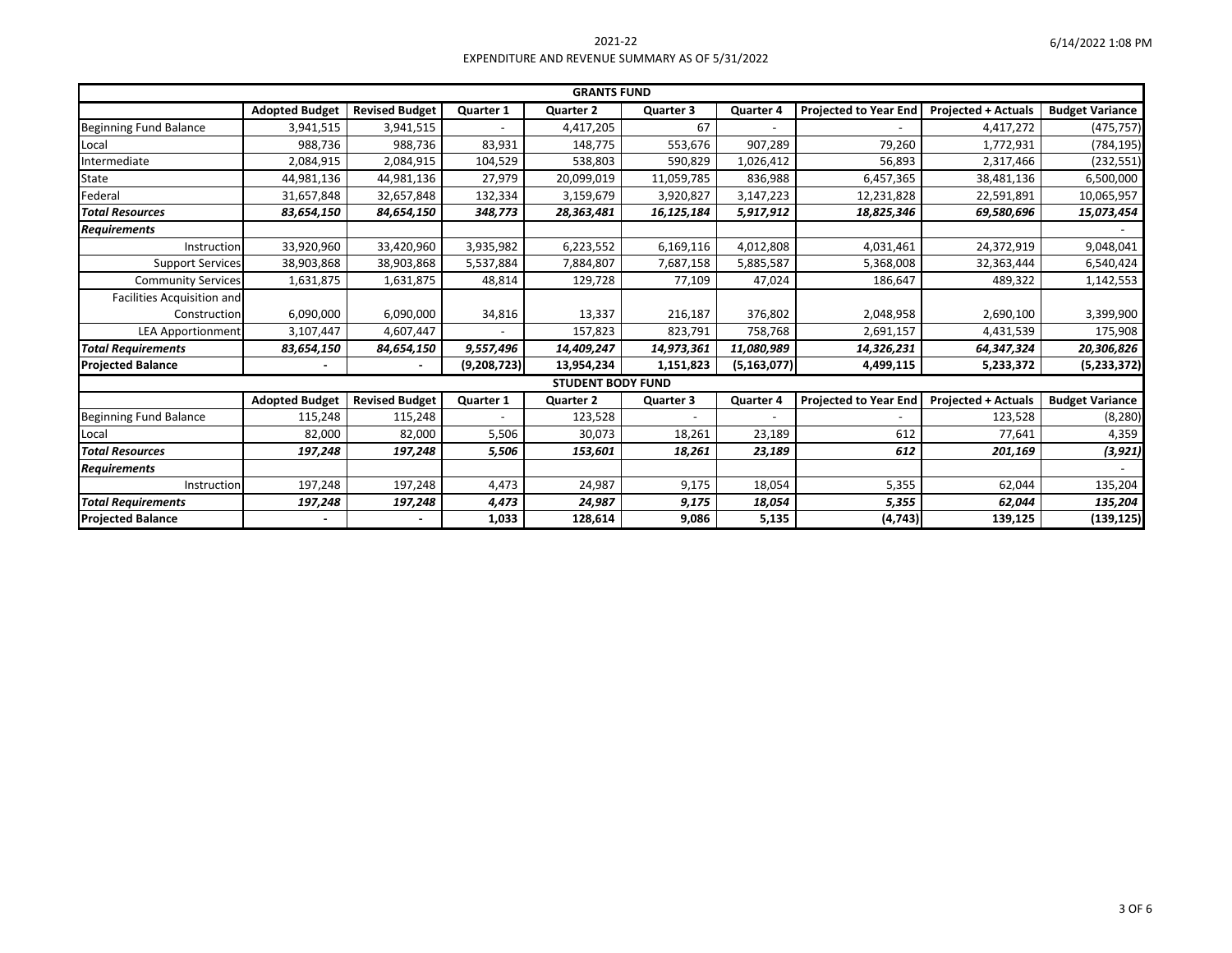| 6/14/2022 1:08 PM |  |  |
|-------------------|--|--|
|-------------------|--|--|

| <b>GENERAL OBLIGATION BOND FUND</b> |                       |                       |                          |                          |                  |                          |                              |                            |                        |
|-------------------------------------|-----------------------|-----------------------|--------------------------|--------------------------|------------------|--------------------------|------------------------------|----------------------------|------------------------|
|                                     | <b>Adopted Budget</b> | <b>Revised Budget</b> | <b>Quarter 1</b>         | <b>Quarter 2</b>         | <b>Quarter 3</b> | <b>Quarter 4</b>         | <b>Projected to Year End</b> | <b>Projected + Actuals</b> | <b>Budget Variance</b> |
| <b>Beginning Fund Balance</b>       | 684,632               | 684,632               |                          | 682,265                  |                  |                          |                              | 682,265                    | 2,367                  |
| <b>Current Taxes</b>                | 4,593,406             | 4,593,406             |                          | 4,409,509                | 222,782          | 24,780                   | 46,454                       | 4,703,525                  | (110, 119)             |
| Local                               | 80,000                | 80,000                | 9,882                    | 25,222                   | 18,185           | 11,395                   | 15,942                       | 80,626                     | (626)                  |
| <b>Total Resources</b>              | 5,358,038             | 5,358,038             | 9,882                    | 5,116,996                | 240,967          | 36,175                   | 62,396                       | 5,466,416                  | (108, 378)             |
| Requirements                        |                       |                       |                          |                          |                  |                          |                              |                            |                        |
| Debt Services                       | 4,833,038             | 4,833,038             |                          | 194,019                  |                  | 4,639,019                |                              | 4,833,038                  |                        |
| <b>Total Requirements</b>           | 4,833,038             | 4,833,038             |                          | 194,019                  |                  | 4,639,019                |                              | 4,833,038                  |                        |
| Jnappropriated EFB                  | 525,000               | 525,000               |                          |                          |                  |                          |                              |                            | 525,000                |
| Total Requirements +UEFB            | 5,358,038             | 5,358,038             |                          | 194,019                  |                  | 4,639,019                |                              | 4,833,038                  | 525,000                |
| <b>Projected Balance</b>            |                       |                       | 9,882                    | 4,922,977                | 240,967          | (4,602,844)              | 62,396                       | 633,378                    | (633, 378)             |
|                                     |                       |                       |                          | <b>PERS BOND FUND</b>    |                  |                          |                              |                            |                        |
|                                     | <b>Adopted Budget</b> | <b>Revised Budget</b> | <b>Quarter 1</b>         | <b>Quarter 2</b>         | <b>Quarter 3</b> | <b>Quarter 4</b>         | <b>Projected to Year End</b> | <b>Projected + Actuals</b> | <b>Budget Variance</b> |
| <b>Beginning Fund Balance</b>       | 61,845                | 61,845                |                          | 68,837                   |                  |                          |                              | 68,837                     | (6,992)                |
| Local                               | 3,650,474             | 3,650,474             | 498,159                  | 940,769                  | 929,743          | 790,026                  | 493,430                      | 3,652,127                  | (1,653)                |
| <b>Total Resources</b>              | 3,712,319             | 3,712,319             | 498,159                  | 1,009,606                | 929,743          | 790,026                  | 493,430                      | 3,720,964                  | (8, 645)               |
| Requirements                        |                       |                       |                          |                          |                  |                          |                              |                            |                        |
| Debt Services                       | 3,652,319             | 3,652,319             | $\overline{\phantom{a}}$ | $\overline{\phantom{a}}$ | 601,159          | $\overline{\phantom{a}}$ | 3,051,160                    | 3,652,319                  |                        |
| Total Requirements                  | 3,652,319             | 3,652,319             |                          | $\overline{\phantom{0}}$ | 601,159          |                          | 3,051,160                    | 3,652,319                  |                        |
| Jnappropriated EFB                  | 60,000                | 60,000                |                          | $\blacksquare$           |                  | $\overline{\phantom{a}}$ |                              |                            | 60,000                 |
| Total Requirements +UEFB            | 3,712,319             | 3,712,319             |                          |                          | 601,159          |                          | 3,051,160                    | 3,652,319                  | 60,000                 |
| <b>Projected Balance</b>            |                       |                       | 498,159                  | 1,009,606                | 328,584          | 790,026                  | (2,557,730)                  | 68,645                     | (68, 645)              |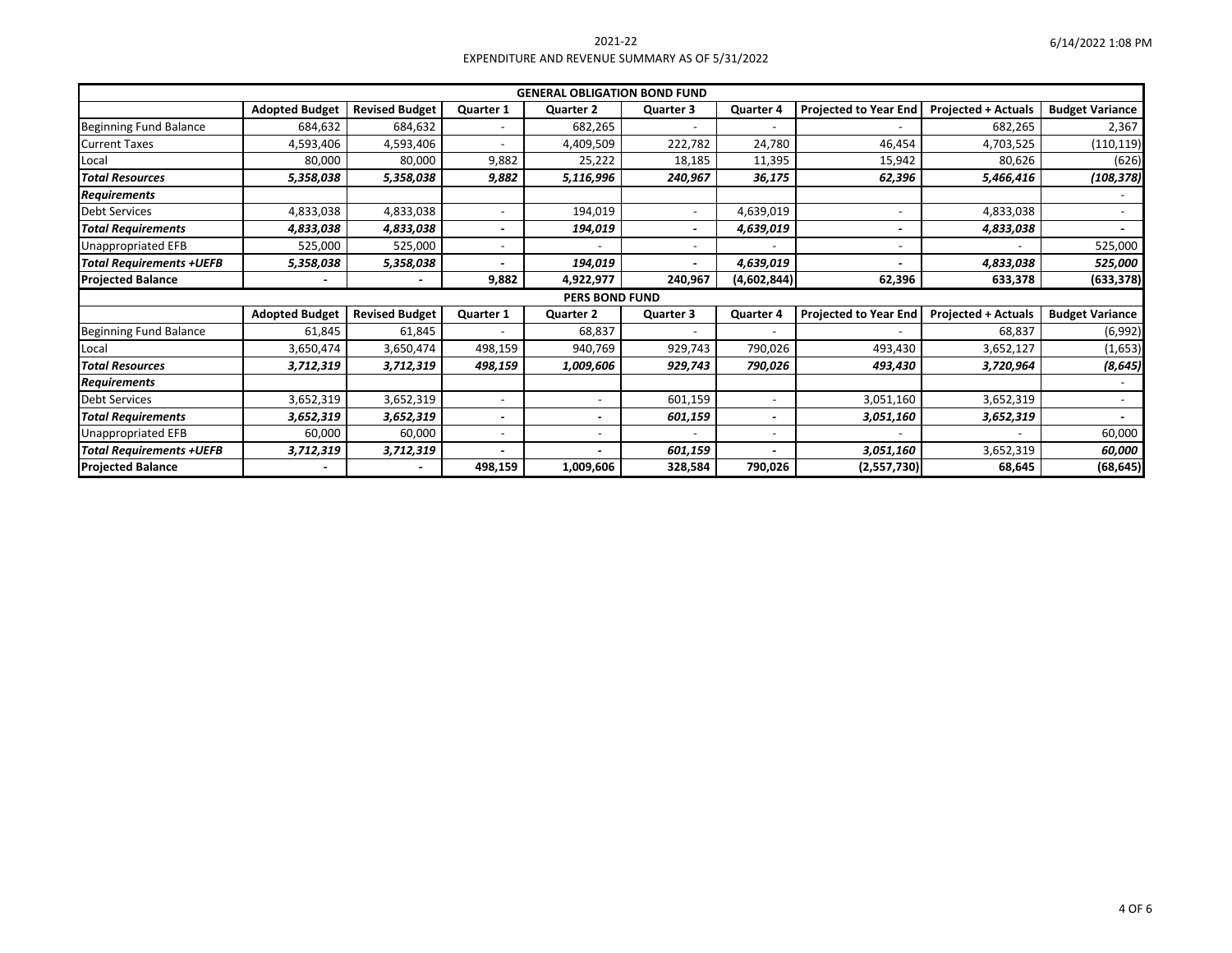|                                     |                       |                       |                  | <b>CAPITAL RESERVE FUND</b> |                          |                          |                              |                            |                        |
|-------------------------------------|-----------------------|-----------------------|------------------|-----------------------------|--------------------------|--------------------------|------------------------------|----------------------------|------------------------|
|                                     | <b>Adopted Budget</b> | <b>Revised Budget</b> | <b>Quarter 1</b> | <b>Quarter 2</b>            | <b>Quarter 3</b>         | <b>Quarter 4</b>         | <b>Projected to Year End</b> | <b>Projected + Actuals</b> | <b>Budget Variance</b> |
| <b>Beginning Fund Balance</b>       | 196,624               | 196,624               |                  | 199,361                     | $\overline{\phantom{0}}$ |                          |                              | 199,361                    | (2,737)                |
| Local                               | 1,170                 | 1,170                 | 136              | 283                         | 203                      | (715)                    | 933                          | 840                        | 330                    |
| <b>Total Resources</b>              | 197,794               | 197,794               | 136              | 199,644                     | 203                      | (715)                    | 933                          | 200,201                    | (2, 407)               |
| <b>Requirements</b>                 |                       |                       |                  |                             |                          |                          |                              |                            |                        |
| <b>Support Services</b>             | 79,000                | 79,000                | 4,117            | $\sim$                      | $\overline{a}$           | $\overline{a}$           | 700                          | 4,817                      | 74,183                 |
| <b>Facilities Acquisition and</b>   |                       |                       |                  |                             |                          |                          |                              |                            |                        |
| Construction                        | 90,243                | 90,243                |                  |                             | $\overline{\phantom{0}}$ |                          |                              |                            | 90,243                 |
| Contingency                         | 28,551                | 28,551                |                  |                             |                          |                          |                              |                            | 28,551                 |
| <b>Total Requirements</b>           | 197,794               | 197,794               | 4,117            |                             | $\overline{\phantom{0}}$ |                          | 700                          | 4,817                      | 192,977                |
| <b>Projected Balance</b>            |                       |                       | (3,981)          | 199,644                     | 203                      | (715)                    | 233                          | 195,384                    | (195, 384)             |
| <b>CONSTRUCTION EXCISE TAX FUND</b> |                       |                       |                  |                             |                          |                          |                              |                            |                        |
|                                     | <b>Adopted Budget</b> | <b>Revised Budget</b> | <b>Quarter 1</b> | <b>Quarter 2</b>            | <b>Quarter 3</b>         | <b>Quarter 4</b>         | <b>Projected to Year End</b> | <b>Projected + Actuals</b> | <b>Budget Variance</b> |
| <b>Beginning Fund Balance</b>       | 1,087,008             | 1,087,008             |                  | 1,116,395                   |                          |                          |                              | 1,116,395                  | (29, 387)              |
| Local                               | 184,000               | 184,000               | 710              | 15,697                      | 37,921                   | 990                      | 124,107                      | 179,425                    | 4,575                  |
| <b>Total Resources</b>              | 1,271,008             | 1,271,008             | 710              | 1,132,092                   | 37,921                   | 990                      | 124,107                      | 1,295,820                  | (24, 812)              |
| <b>Requirements</b>                 |                       |                       |                  |                             |                          |                          |                              |                            |                        |
| <b>Facilities Acquisition and</b>   |                       |                       |                  |                             |                          |                          |                              |                            |                        |
| Construction                        | 1,271,008             | 1,271,008             |                  | 44,650                      | 11,250                   |                          | 38,852                       | 94,752                     | 1,176,256              |
| <b>Total Requirements</b>           | 1,271,008             | 1,271,008             |                  | 44,650                      | 11,250                   | $\overline{\phantom{0}}$ | 38,852                       | 94,752                     | 1,176,256              |
| <b>Projected Balance</b>            |                       |                       | 710              | 1,087,442                   | 26,671                   | 990                      | 85,255                       | 1,201,068                  | (1, 201, 068)          |
|                                     |                       |                       |                  | <b>INSURANCE FUND</b>       |                          |                          |                              |                            |                        |
|                                     | <b>Adopted Budget</b> | <b>Revised Budget</b> | <b>Quarter 1</b> | <b>Quarter 2</b>            | <b>Quarter 3</b>         | <b>Quarter 4</b>         | <b>Projected to Year End</b> | <b>Projected + Actuals</b> | <b>Budget Variance</b> |
| <b>Beginning Fund Balance</b>       | 20,000                | 73,000                |                  | 72,515                      |                          |                          |                              | 72,515                     | 485                    |
| Local                               |                       |                       |                  | 76                          | (76)                     | $\overline{\phantom{a}}$ |                              |                            |                        |
| <b>Total Resources</b>              | 20,000                | 73,000                |                  | 72,591                      | (76)                     | $\overline{\phantom{a}}$ | $\overline{\phantom{a}}$     | 72,515                     | 485                    |
| <b>Requirements</b>                 |                       |                       |                  |                             |                          |                          |                              |                            | $\sim$                 |
| <b>Support Services</b>             | 20,000                | 73,000                |                  | 72,515                      | $\overline{\phantom{0}}$ |                          |                              | 72,515                     | 485                    |
| <b>Total Requirements</b>           | 20,000                | 73,000                |                  | 72,515                      |                          |                          |                              | 72,515                     | 485                    |
| <b>Projected Balance</b>            |                       |                       |                  | 76                          | (76)                     |                          | $\blacksquare$               |                            |                        |